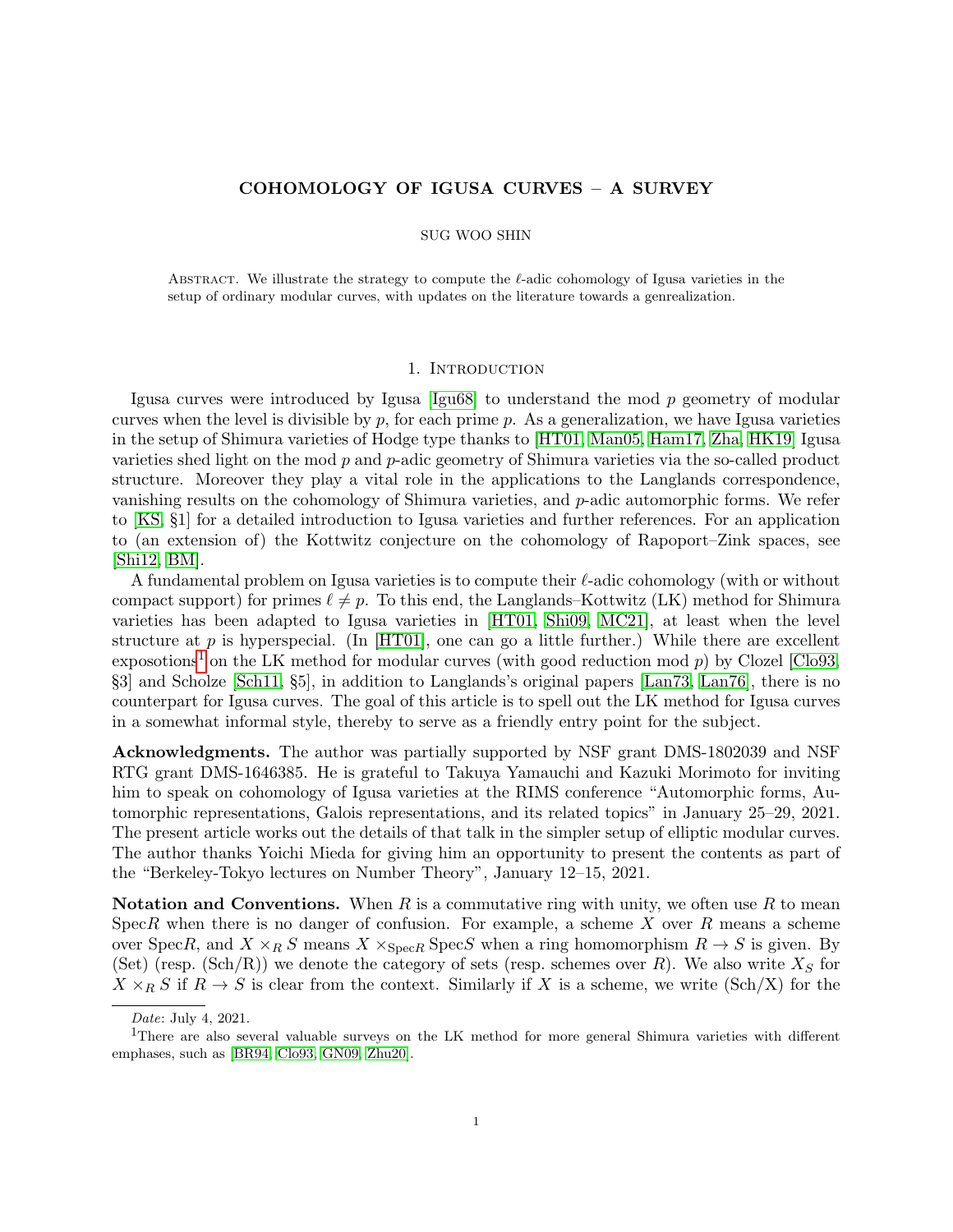category of schemes over X. Write  $\hat{\mathbb{Z}}^p := \varprojlim_{(N,p)=1} \mathbb{Z}/N\mathbb{Z}$  and  $\mathbb{A}^{\infty,p} := \hat{\mathbb{Z}}^p \otimes_{\mathbb{Z}} \mathbb{Q}$  for the ring of adèles away from  $\infty, p$ . By  $C_c^{\infty}(X)$ , we mean the space of smooth compactly supported functions on a locally compact group X (with values in  $\mathbb C$  or  $\overline{\mathbb Q}_\ell$ ).

#### 2. Modular curves

Let  $N \in \mathbb{Z}_{\geq 3}$ . Consider the moduli functor

$$
Y_N : (\text{Sch}/\mathbb{Z}[1/N]) \longrightarrow (\text{Set})
$$

sending S to the set of isomorphism classes of pairs  $(E, \alpha)$ , where E is an elliptic curve over S, and  $\alpha : (\mathbb{Z}/N\mathbb{Z})^2 \overset{\sim}{\to} E[N]$  is an isomorphism of group schemes over S.

**Theorem 2.1** (Igusa, Deligne–Rapoport). The functor  $Y_N$  is represented by a smooth affine curve over  $\mathbb{Z}[1/N]$ .

We keep writing  $Y_N$  for the curve it represents. Denote by  $\mathcal{E} \to Y_N$  the universal elliptic curve. Consider the following inverse limit

$$
Y_{\mathbb C}:=\varprojlim_{N\geq 3}Y_N\times_{\mathbb Z[1/N]}\mathbb C,
$$

which exists in the category of  $\mathbb C$ -schemes as the transition maps are finite étale. We have

<span id="page-1-3"></span>
$$
\pi_0(Y_{\mathbb{C}}) := \varprojlim_{N \ge 3} \pi_0(Y_{N,\mathbb{C}}) = \varprojlim_{N \ge 3} (\mathbb{Z}/N\mathbb{Z})^{\times} = \widehat{\mathbb{Z}}^{\times}.
$$
\n(2.1)

From now on, fix a prime  $p$  once and for all. We restrict the level  $N$  to integers coprime to p. Recall that an elliptic curve E over a field k of characteristic p is said to be **supersingular** if  $\#E[p](k) = 1$ . Otherwise E is said to be **ordinary**, in which case  $\#E[p](k) = p$ . Accordingly we have a partition of the topological space

<span id="page-1-0"></span>
$$
Y_{N, \mathbb{F}_p} = Y_{N, \mathbb{F}_p}^{\text{ord}} \coprod Y_{N, \mathbb{F}_p}^{\text{ss}},\tag{2.2}
$$

where  $Y_{N,\mathbb{F}_p}^{\text{ord}}$  (resp.  $Y_{N,\mathbb{F}_p}^{\text{ss}}$ ) is the subset of  $x \in Y_{N,\mathbb{F}_p}$  such that the fiber  $\mathcal{E}_x$  is an ordinary (resp. supersingular) elliptic curve. Thus we can view  $Y_{N,\mathbb{F}_p}^{\text{ord}}$  as an open subscheme of  $Y_{N,\mathbb{F}_p}$  (and  $Y_{N,\mathbb{F}_p}^{\text{ss}}$  as a closed 0-dimensional subscheme). As  $N \in \mathbb{Z}_{\geq 3}$  varies over prime-to-p integers, the transition maps are finite étale and compatible with the partition  $(2.2)$ .

In this survey we will concentrate on the ordinary case though there is a parallel story in the supersingular case.

Remark 2.2. The stratification [\(2.2\)](#page-1-0) admits a vast generalization to general Shimura varieties. The reader is referred to excellent articles such as [\[Man20,](#page-9-15) [HR17\]](#page-9-16).

## 3. Igusa curves

<span id="page-1-2"></span>We keep fixing a prime p and let  $N \geq 3$  be an integer coprime to p. We still write  $\mathcal E$  for the universal elliptic curve over  $Y_{N,\mathbb{F}_p}^{\text{ord}}$ . For each integer  $m \geq 1$ , we have the slope filtration  $0 \to \mathcal{E}[p^m] \to \mathcal{E}[p^m]^{ \text{\'et}} \to 0$  such that  $\mathcal{E}[p^m]^{ \text{\'et}}$  is the maximal étale quotient. We introduce the Igusa functor of level  $Np^m$  as

<span id="page-1-1"></span>
$$
\mathrm{Ig}_{N,m}^{\mathrm{ord}} : (\mathrm{Sch}/Y_{N,\mathbb{F}_p}^{\mathrm{ord}}) \longrightarrow (\mathrm{Set}), \qquad S \mapsto \{ (j_m^{\mathrm{\acute{e}t}}, j_m^{\circ}) \}, \tag{3.1}
$$

where  $j_m^{\text{\'et}}: \mathbb{Z}/p^m \mathbb{Z} \stackrel{\sim}{\to} \mathcal{E}[p^m]_S^{\text{\'et}}$  and  $j_m^{\circ}: \mu_{p^m} \stackrel{\sim}{\to} \mathcal{E}[p^m]_S^{\circ}$  are isomorphisms of groups schemes over S. A fundamental theorem by Igusa (reproduced by Katz–Mazur) is the following.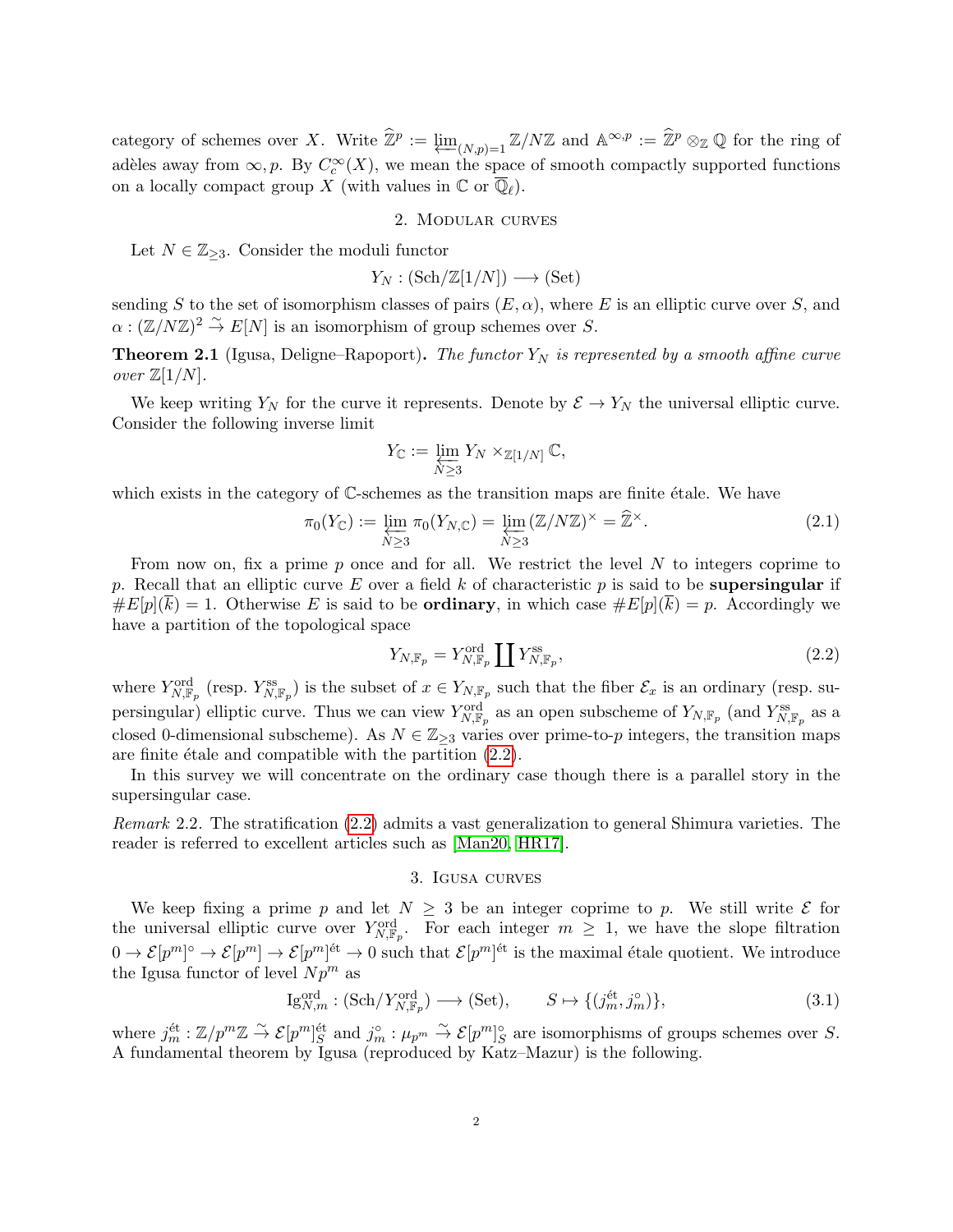**Theorem 3.1.** The functor  $\operatorname{Ig}_{N,m}^{\text{ord}}$  is represented by a scheme, which is an étale  $\operatorname{GL}_1(\mathbb{Z}/p^m\mathbb{Z}) \times$  $\mathrm{GL}_1(\mathbb{Z}/p^m\mathbb{Z})$ -torsor over  $Y_{N,\mathbb{F}_p}^{\mathrm{ord}}$ .

As  $N \in \mathbb{Z}_{\geq 3}$  and  $m \in \mathbb{Z}_{\geq 0}$  vary,  $\{I g_{N,m}^{\text{ord}}\}$  forms a projective system with finite étale transition maps, equippd with a prime-to-p Hecke action of  $GL_2(\mathbb{A}^{\infty,p})$  defined in the same way for modular curves. Define a  $\mathbb{Q}_p$ -group  $J := GL_1 \times GL_1$ , so that  $J(\mathbb{Q}_p) = \mathbb{Q}_p^{\times} \times \mathbb{Q}_p^{\times}$  is the automorphism group of  $\mathbb{Q}_p/\mathbb{Z}_p\times\mu_{p^\infty}$  in the isogeny category of p-divisible groups. The obvious action of  $\mathbb{Z}_p^\times\times\mathbb{Z}_p^\times$  on Ig<sub>N,m</sub> by translating  $(j_m^{\text{\'et}}, j_m^{\circ})$  induces an action on

<span id="page-2-0"></span>
$$
H_c^i(\mathrm{Ig}_{\infty}^{\mathrm{ord}}, \overline{\mathbb{Q}}_{\ell}) := \varinjlim_{\substack{N \geq 3, \ (\overrightarrow{N}, p) = 1, \\ m \geq 1}} H_c^i(\mathfrak{Ig}_{N,m, \overline{\mathbb{F}}_p}^{\mathrm{ord}}, \overline{\mathbb{Q}}_{\ell}), \qquad i \geq 0,
$$
\n(3.2)

which uniquely extends to an action of  $J(\mathbb{Q}_p)$ . (Mantovan [\[Man05\]](#page-9-2) proved that the action extends. The same also follows from Caraiani–Scholze's approach [\[CS17,](#page-9-17) [CS\]](#page-9-18).) The  $J(\mathbb{Q}_p)$ -action turns out to commute with the  $GL_2(\mathbb{A}^{\infty,p})$ -action. Finite-dimensionality of cohomology for each N and m tells us that  $H_c^i(\mathrm{Ig}_{\infty}^{\mathrm{ord}}, \overline{\mathbb{Q}}_{\ell})$  is an admissible representation of  $\mathrm{GL}_2(\mathbb{A}^{\infty, p}) \times J(\mathbb{Q}_p)$ . Now we can state the goal of this article:

**Goal:** Compute [\(3.2\)](#page-2-0) as a representation of  $GL_2(\mathbb{A}^{\infty,p}) \times J(\mathbb{Q}_n)$ .

Caraiani and Scholze [\[CS17,](#page-9-17) [CS\]](#page-9-18) defined another version of Igusa varieties directly at level  $Np^{\infty}$ . In our case, their definition specializes to the following functor, where  $(\text{Perf}/Y_{N,\mathbb{F}_p}^{\text{ord}})$  means the category of perfect schemes over  $Y_{N,\mathbb{F}_p}^{\text{ord}}$ :

$$
\mathfrak{Ig}_{N,\infty}^{\mathrm{ord}} : (\mathrm{Perf}/Y_{N,\mathbb{F}_p}^{\mathrm{ord}}) \longrightarrow (\mathrm{Set}),
$$

sending S to the set of isomorphisms  $\mathbb{Q}_p/\mathbb{Z}_p \times \mu_{p^{\infty}} \stackrel{\sim}{\to} \mathcal{E}[p^{\infty}]_S$  between p-divisible groups over S. This can be compared with the scheme

$$
\operatorname{Ig}_{N,\infty}^{\operatorname{ord}}:=\varprojlim_{m\geq 1}\operatorname{Ig}_{N,m}^{\operatorname{ord}},
$$

where the "level-decreasing" transition maps are finite étale. As  $Ig_{N,\infty}^{\text{ord}}$  form a projective system with finite étale transition maps as N varies, we can take the limit scheme  $\text{Ig}_{\infty}^{\text{ord}}$ .

**Theorem 3.2** (Caraiani–Scholze). The functor  $\Im \mathfrak{g}_{N,\infty}^{\text{ord}}$  is represented by a perfect scheme over  $Y_{N,\mathbb{F}_p}^{\text{ord}}$ and canonically isomorphic to the perfection of  $\text{Ig}_{N,\infty}^{\text{ord}}$ .

Since perfection does not affect topological information such as  $\acute{e}$  etale cohomology or the set of  $\overline{\mathbb{F}}_p$ -points, we can use either  $\text{Ig}_{N,\infty}^{\text{ord}}$  or  $\mathfrak{Ig}_{N,\infty}^{\text{ord}}$ . Since the former is built out of finite-level Igusa curves, it is useful for applying a fixed point formula. On the other hand,  $\mathfrak{I} \mathfrak{g}_{N,\infty}^{\text{ord}}$  is a little more convenient for defining group actions and describing the  $\overline{\mathbb{F}}_p$ -points.

Remark 3.3. We can define  $Ig_{N,\infty}^{ss}$  and  $\mathfrak{I}g_{N,\infty}^{ss}$  in analogy with the ordinary case. Then  $Ig_{N,\infty}^{ss}$  is already perfect and  $Ig_{N,\infty}^{ss} = \mathfrak{I} \tilde{g}_{N,\infty}^{ss}$ .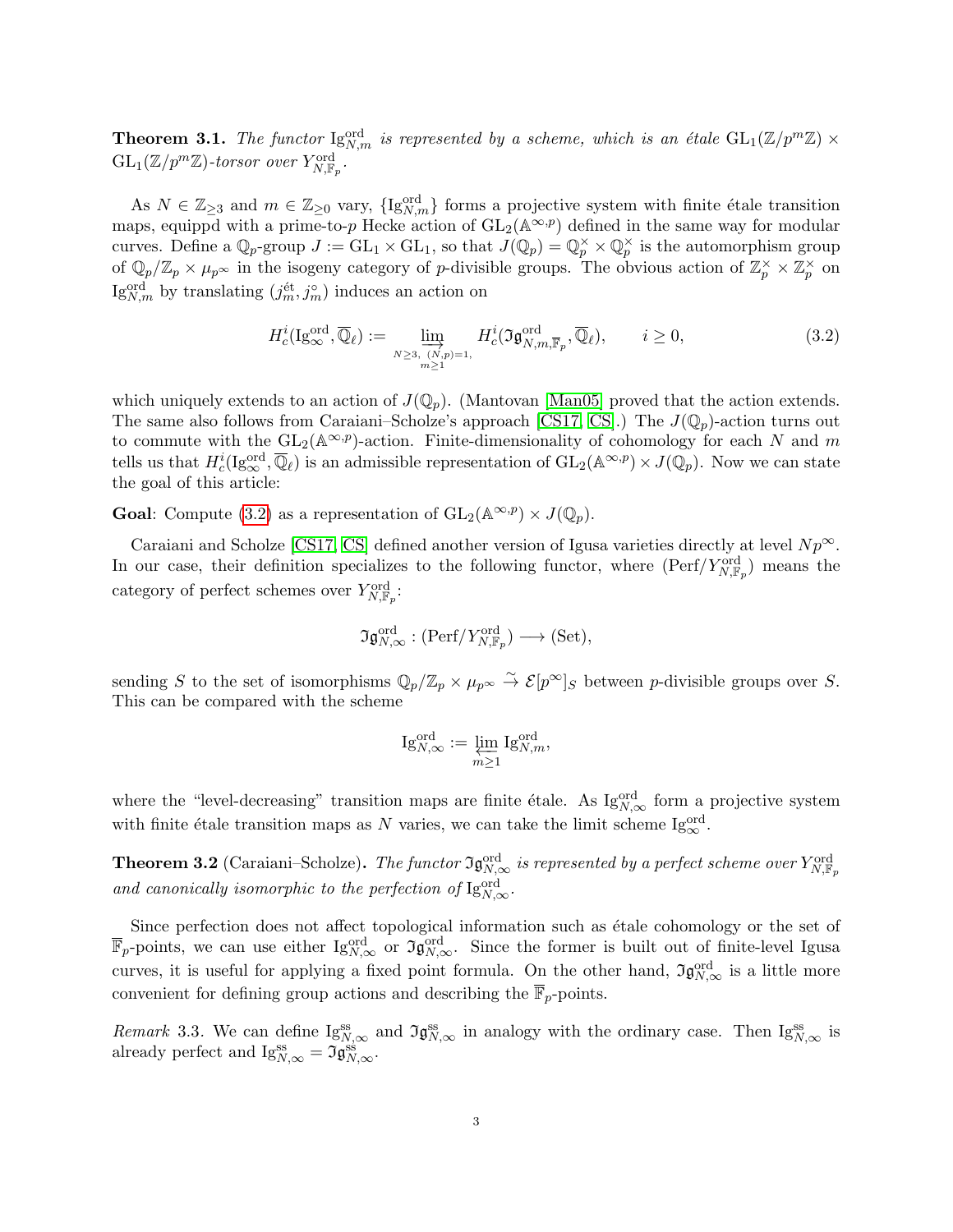## 4.  $\overline{\mathbb{F}}_n$ -POINTS OF IGUSA CURVES

In order to achieve the aforementioned goal via a fixed-point formula, we need to describe the set of  $\overline{\mathbb{F}}_p$ -points of Igusa curves

$$
\mathfrak{Ig}^{\operatorname{ord}}_{\infty}(\overline{\mathbb{F}}_p)=\varprojlim_{(N,p)=1,\ N\geq 3}\mathfrak{Ig}^{\operatorname{ord}}_{\infty}(\overline{\mathbb{F}}_p)=\varprojlim_{(N,p)=1,\ N\geq 3}\operatorname{Ig}^{\operatorname{ord}}_{\infty}(\overline{\mathbb{F}}_p)
$$

with the  $GL_2(\mathbb{A}^{\infty,p}) \times J(\mathbb{Q}_p)$ -action.

Let us set up some more notation. Write  $\mathbb{Z}_p := W(\overline{\mathbb{F}}_p)$  and  $\mathbb{Q}_p := W(\overline{\mathbb{F}}_p)[1/p]$ . Denote by  $Ell^0$ the set of isogeny classes of elliptic curves over  $\overline{\mathbb{F}}_p$ . Those of ordinary elliptic curves define a subset  $Ell<sup>0,ord</sup>$ . We identify  $Ell<sup>0,ord</sup>$  with a set of representatives by fixing a representative in each isogeny class.

When E is an elliptic curve over  $\overline{\mathbb{F}}_p$ , define

- $I(E) := (\text{End}_{\overline{\mathbb{F}}_p}(E) \otimes_{\mathbb{Z}} \mathbb{Q})^{\times},$
- $T^p(E) := \varprojlim_{(N,p)=1} E[N](\overline{\mathbb{F}}_p),$
- $\check{T}_p(E)$  to be the covariant Dieudonné module of  $E[p^{\infty}]$ .

As we are concerned with the ordinary case,  $I(E) = F^{\times}$  for an imaginary quadratic field F. (As an algebraic group over  $\mathbb{Q}$ ,  $I(E) = \text{Res}_{F/\mathbb{Q}} \mathbb{G}_m$ .) A standard fact is that  $T^pE$  is a free  $\widehat{\mathbb{Z}}^p$ -module of rank 2, and  $\check{T}_p E$  is free of rank 2 over  $\check{\mathbb{Z}}_p$  (which is the  $\check{\mathbb{Z}}_p$ -linear dual of  $H^1_{\text{cris}}(E/\check{\mathbb{Z}}_p)$ ). At p, we have the extra structure of semi-linear maps  $F^{-1}$ ,  $V^{-1}$  on  $\tilde{T}_p E$  such that  $F^{-1}V^{-1} = V^{-1}F^{-1} = p$ . (The minus sign comes from the covariant convention.) It is useful to think of  $T^pE$  as a  $\hat{\mathbb{Z}}^p$ -lattice in the free  $\mathbb{A}^{\infty,p}$ -module  $V^pE := T^pE \otimes_{\mathbb{Z}} \mathbb{Q}$  of rank 2. Similarly  $\check{T}_pE$  is an  $F^{-1}, V^{-1}$ -invariant lattice in  $\check{V}_p E := \check{T}_p E \otimes_{\mathbb{Z}} \mathbb{Q}$ . (We have linear extensions of  $F^{-1}$ ,  $V^{-1}$  to self-bijections on  $\check{V}_p E$ .)

Now we start our analysis of  $\overline{\mathbb{F}}_p$ -points from [\(3.1\)](#page-1-1).

$$
\mathfrak{IG}_{\infty}^{\text{ord}}(\overline{\mathbb{F}}_p) = \begin{cases} E : \text{elliptic curve}(\overline{\mathbb{F}}_p, \\ \alpha : (\widehat{\mathbb{Z}}^p)^2 \overset{\sim}{\to} T^p E, \\ j : \mathbb{Q}_p/\mathbb{Z}_p \times \mu_{p^{\infty}} \overset{\sim}{\to} E[p^{\infty}] \end{cases} / \simeq
$$
\n
$$
= \coprod_{E_0 \in \text{Ell}^{0, \text{ord}}} \begin{cases} (E, \alpha, j) \text{ as above,} \\ \text{s.t. } \exists \text{ an isogeny } f : E \to E_0 \end{cases} / \simeq
$$
\n
$$
= \coprod_{E_0 \in \text{Ell}^{0, \text{ord}}} I(E_0) \setminus \begin{cases} (L^p, \phi^p, L_p, \phi_p) : \\ L^p \subset V^p E_0 \text{ is a } \widehat{\mathbb{Z}}^p \text{-lattice, } \phi^p : (\widehat{\mathbb{Z}}^p)^2 \overset{\sim}{\to} L^p, \\ L_p \subset V_p E_0 \text{ is an } F^{-1}, V^{-1} \text{-invariant } \mathbb{Z}_p \text{-lattice, } \\ \phi_p : \mathbb{Z}_p^2 \overset{\sim}{\to} L_p \text{ carries } (1, p^{-1}) \sigma \text{ on } \mathbb{Z}_p^2 \text{ to } F \text{ on } L_p. \end{cases}.
$$

In the last expression,  $\phi^p$  and  $\phi_p$  are respectively  $\hat{\mathbb{Z}}^p$ -linear and  $\check{\mathbb{Z}}_p$ -linear. Each equality above is natural and equivariant with respect to the natural action of  $G(\mathbb{A}^{\infty,p}) \times J(\mathbb{Q}_p)$ . To see the last equality, one starts from  $(E, \alpha, j)$  and chooses an isogeny  $f : E \to E_0$ . Then take  $L^p = f(T^p E)$ and  $L_p = f(\check{T}_p E)$ . We leave it as an exercise to give  $\phi^p$  and  $\phi_p$  from  $(E, \alpha, j)$  and to show that the left quotient by  $I(E_0)$  cancels out the choice of f (so that the quotient set is independent of the choice).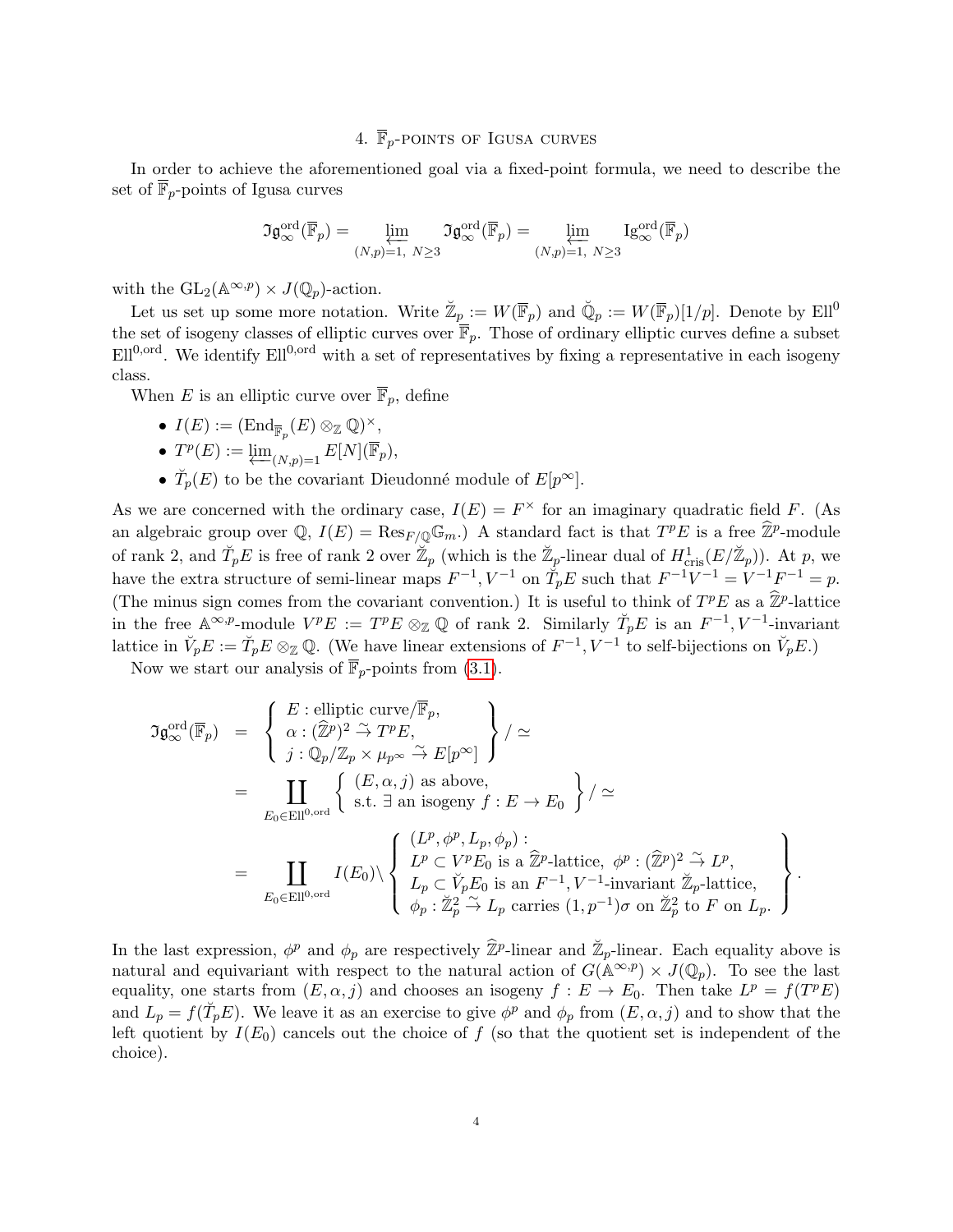To proceed, we give more convenient parametrizations of  $(L^p, \phi^p)$  and  $(L_p, \phi_p)$ . We describe the right  $GL_2(\mathbb{A}^{\infty,p})$ -set (which is a torsor for the action)

$$
X^p(E_0) := \{ (L^p, \phi^p) \text{ as above} \} = \{ (\mathbb{A}^{\infty, p})^2 \stackrel{\sim}{\rightarrow} V^p E_0 \},
$$

where  $GL_2(\mathbb{A}^{\infty,p})$  acts on the last set through its natural action on  $(\mathbb{A}^{\infty,p})^2$ . To obtain the inverse map, notice that an isomorphism  $(\mathbb{A}^{\infty,p})^2 \stackrel{\sim}{\to} V^p E_0$  determines  $(L^p, \phi^p)$  by restriction to  $(\widehat{\mathbb{Z}}^p)^2$ . The above identification is also equivariant for the left action of  $I(E_0)$ , which naturally acts on  $V^pE_0$ .

Similarly we have a bijection of right  $J(\mathbb{Q}_p)$ -sets (which are  $J(\mathbb{Q}_p)$ -torsors)

$$
\breve{X}_p(E_0) := \{ (L_p, \phi_p) \text{ as above} \} = \{ (\breve{\mathbb{Q}}_p)^2 \stackrel{\sim}{\to} \breve{V}_p E_0, \text{ s.t. } (1, p^{-1})\sigma \leftrightarrow F \},
$$

where  $J(\mathbb{Q}_p)$  acts as automorphisms of the isocrystal  $((\mathbb{Q}_p)^2, (1,p^{-1})\sigma)$  associated with the pdivisible group  $\mathbb{Q}_p/\mathbb{Z}_p \times \mu_{p^\infty}$ . The above equality is equivariant for the left action of  $I(E_0)$ , which acts as automorphisms of the isocrystal  $(\breve{V}_p E_0, F)$ .

The progress so far may be summarized as follows. As right  $GL_2(\mathbb{A}^{\infty,p}) \times J(\mathbb{Q}_p)$ -sets,

<span id="page-4-0"></span>
$$
\Im \mathfrak{g}_{\infty}^{\text{ord}}(\overline{\mathbb{F}}_p) = \coprod_{E_0 \in \text{Ell}^{0,\text{ord}}} I(E_0) \backslash \left( X^p(E_0) \times X_p(E_0) \right). \tag{4.1}
$$

By choosing a base point, we can identify the right  $GL_2(\mathbb{A}^{\infty,p}) \times J(\mathbb{Q}_p)$ -torsor  $X^p(E_0) \times X_p(E_0)$ with  $GL_2(\mathbb{A}^{\infty,p}) \times J(\mathbb{Q}_p)$  equipped with an embedding of groups

$$
I(E_0) \hookrightarrow \mathrm{GL}_2(\mathbb{A}^{\infty,p}) \times J(\mathbb{Q}_p),
$$

well defined up to  $GL_2(\mathbb{A}^{\infty,p}) \times J(\mathbb{Q}_p)$ -conjugacy. On the other hand, a special case of Honda– Tate theory over  $\overline{\mathbb{F}}_p$  (cf. [\[HT01,](#page-9-1) V.2] or [\[Shi09,](#page-9-7) §8]) tells us that Ell<sup>0,ord</sup> is in bijection with the set  $IQF(p)(p)$  of imaginary quadratic fields (up to isomorphism) in whic p splits, where we assign End(E)⊗<sub>Z</sub> Q (which is an imaginary quadratic field since E is ordinary) to each  $E \in Ell^{0,ord}$ . Thus we can rewrite [\(4.1\)](#page-4-0) as follows.

<span id="page-4-1"></span>**Proposition 4.1.** As right  $GL_2(\mathbb{A}^{\infty,p}) \times J(\mathbb{Q}_p)$ -sets,

$$
\mathfrak{IG}^{\text{ord}}_{\infty}(\overline{\mathbb{F}}_p) = \coprod_{F \in \text{IQF}(p)} F^{\times} \setminus (\text{GL}_2(\mathbb{A}^{\infty,p}) \times J(\mathbb{Q}_p)),
$$

where the quotient is taken with respect to the embedding of  $I(E_0) = F^{\times}$  above.

Remark 4.2. Mack-Crane [\[MC21\]](#page-9-8) recently obtained the analogue for Igusa varieties in the setup of Hodge-type Shimura varieties with hyperspecial level at  $p$ , generalizing [\[Shi09\]](#page-9-7) on the PEL case.

# 5. FROM  $\overline{\mathbb{F}}_p$ -POINTS TO THE TRACE FORMULA

Before we go from Proposition [4.1](#page-4-1) to compute the  $\ell$ -adic cohomology, we need some preparation. Let  $N \geq 3$  and  $m \geq 1$ . Define

$$
K^p = K^p(N) := \ker(\text{GL}_2(\widehat{\mathbb{Z}}^p) \to \text{GL}_2(\widehat{\mathbb{Z}}^p/N\widehat{\mathbb{Z}}^p)) \subset \text{GL}_2(\mathbb{A}^{\infty,p}),
$$
  

$$
K_p = K_{p,m} := (1 + p^m \mathbb{Z}_p) \times (1 + p^m \mathbb{Z}_p) \subset J(\mathbb{Q}_p).
$$

Then  $\mathrm{Ig}_{N,m}^{\mathrm{ord}} = \mathrm{Ig}_{\infty}^{\mathrm{ord}} / K^p \times K_p$ . Let

$$
g^p \in GL_2(\mathbb{A}^{\infty,p}),
$$
  $g_p = (g_{p,1}, g_{p,2}) \in J(\mathbb{Q}_p) = \mathbb{Q}_p^{\times} \times \mathbb{Q}_p^{\times}.$ 

We say that  $g_p$  is acceptable if the additive p-adic valuations satisfy the inequality  $v_p(g_{p,1}) > v_p(g_{p,2})$ .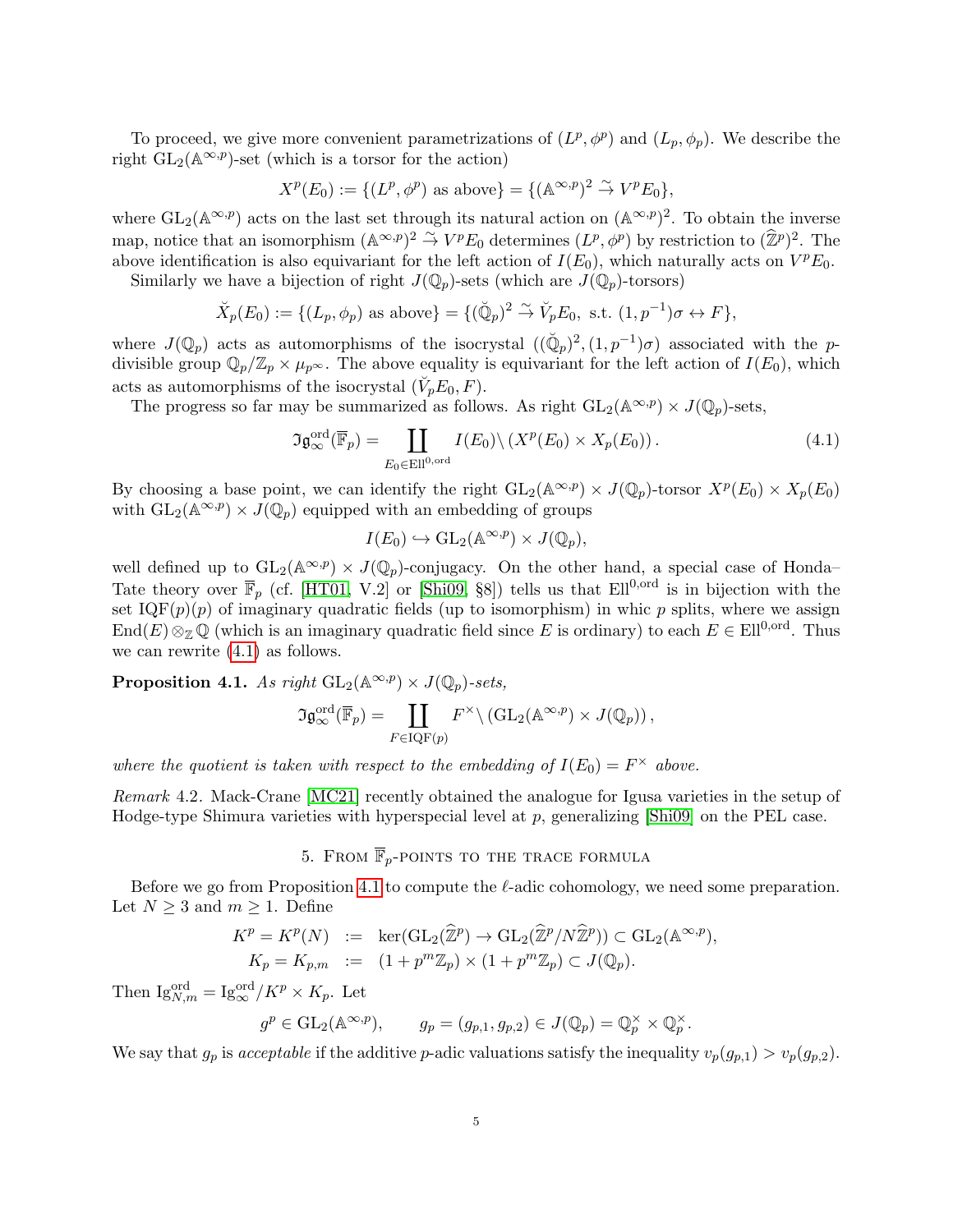Write  $1_{K^p g^p K^p}$  and  $1_{K_p g_p K_p}$  for the characteristic functions on the corresponding double cosets, viewed as elements of Hecke algebras for  $GL_2(\mathbb{A}^{\infty,p})$  and  $J(\mathbb{Q}_p)$ , respectively. Let  $[K^p g^p K^p]$  and  $[K_p g_p K_p]$  denote the double coset operators on the set of  $\overline{\mathbb{F}}_p$ -points or cohomology of Ig<sub>N,m</sub>. Denote by  $H_c$  the alternating sum  $\sum_{i\geq 0}(-1)^iH_c^i$  in the Grothendieck group of representations. To achieve the goal stated in §[3,](#page-1-2) we compute

$$
\mathrm{tr}\,\left(\mathbf{1}_{K^p g^p K^p}\times \mathbf{1}_{K_p g_p K_p}\mid H_c(\mathrm{Ig}_{\infty}^{\mathrm{ord}},\overline{\mathbb{Q}}_{\ell})\right),
$$

which is equal to (the volume of  $K^p \times K_p$  times)

<span id="page-5-1"></span>
$$
\text{tr}\,\left( [K^p g^p K^p] \times [K_p g_p K_p] \mid H_c(\text{Ig}_{N,m,\overline{\mathbb{F}}_p}^{\text{ord}}, \overline{\mathbb{Q}}_\ell) \right). \tag{5.1}
$$

Let  $Fix(A|B)$  denote the set of fixed points of an operator A acting on a mathematical object B. We apply the fixed-point formula for non-proper varieties à la Fujiwara and Varshavsky<sup>[2](#page-5-0)</sup> to obtain the following.

(5.1) = 
$$
\# \text{Fix}\left(\left[K^p g^p K^p\right] \times \left[K_p g_p K_p\right] | \text{Ig}_{N,m}^{\text{ord}}(\overline{\mathbb{F}}_p)\right)
$$
  
\n $\xrightarrow{\text{Prop. 4.1}} \# \text{Fix}\left(\left[K^p g^p K^p\right] \times \left[K_p g_p K_p\right] | \sum_{F \in \text{IQF}(p)} F^{\times} \backslash \left(\text{GL}_2(\mathbb{A}^{\infty, p}) \times J(\mathbb{Q}_p)\right) / K^p \times K_p\right).$ 

The details are omitted, but this is turned into the following via the combinatorial lemma of [\[Mil92,](#page-9-19)  $\S5$ :

<span id="page-5-2"></span>
$$
= \sum_{F \in \text{IQF}(p)} \sum_{a \in F^{\times}} \# \left( F^{\times} \backslash (Y^{p}(a) \times \check{Y}_{p}(a)) \right), \tag{5.2}
$$

where

$$
Y^p(a) := \{ y^p \in \mathrm{GL}_2(\mathbb{A}^{\infty, p})/K^p : y^p g^p = a y^p \text{ in } \mathrm{GL}_2(\mathbb{A}^{\infty, p})/K^p \}
$$
  
\n
$$
= \{ y^p \in \mathrm{GL}_2(\mathbb{A}^{\infty, p})/K^p : (y^p)^{-1} a y^p \in K^p g^p K^p \},
$$
  
\n
$$
\tilde{Y}_p(a) := \{ y_p \in J(\mathbb{Q}_p)/K_p : y_p g_p = a y_p \text{ in } J(\mathbb{Q}_p)/K_p \}
$$
  
\n
$$
= \{ y_p \in J(\mathbb{Q}_p)/K_p : y_p^{-1} a y_p \in K_p g_p K_p \}.
$$

Of course  $y_p^{-1}ay_p = a$  in our setup since  $J(\mathbb{Q}_p)$  is abelian, but we chose to write  $y_p^{-1}ay_p$  since this is the correct expression for general Igusa varieties where  $J$  is not a torus. Thus we can rewrite [\(5.2\)](#page-5-2) as

$$
= \sum_{F \in \text{IQF}(p)} \sum_{a \in F^\times} \int_{F^\times \backslash \text{GL}_2(\mathbb{A}^{\infty, p}) \times J(\mathbb{Q}_p)} \mathbf{1}_{K^p g^p K^p}((y^p)^{-1} a y^p) \times \mathbf{1}_{K_p g_p K_p} (y_p^{-1} a y_p) d(y^p, y_p).
$$

Since the integrand depends only on the  $F_{\mathbb{A}^{\infty}}^{\times}$ -coset of  $(y^p, y_p)$ , we can rewrite  $\int_{F^{\times}\backslash GL_2(\mathbb{A}^{\infty},p)\times J(\mathbb{Q}_p)}$ as vol $(F^{\times}\backslash F_{\mathbb{A}^{\infty}}^{\times})\int_{F^{\times}\backslash GL_2(\mathbb{A}^{\infty},p)\times J(\mathbb{Q}_p)}$ , and then express the integral as an orbital integral at a:

$$
= \sum_{F \in \text{IQF}(p)} \sum_{a \in F^\times} \text{vol}(F^\times \backslash F_{\mathbb{A}^\infty}^\times) O_a^{\text{GL}_2(\mathbb{A}^\infty, p)}(\mathbf{1}_{K^p g^p K^p}) O_a^{J(\mathbb{Q}_p)}(\mathbf{1}_{K_p g_p K_p}).
$$

<span id="page-5-0"></span> $2$ To apply this formula, we need to twist the double coset operator by a sufficiently high power of Frobenius. In this article we will gloss over this point, but this turns out to be harmless for computing the cohomology. See [\[HT01,](#page-9-1) V.1] or [\[Shi09,](#page-9-7) §6] for details.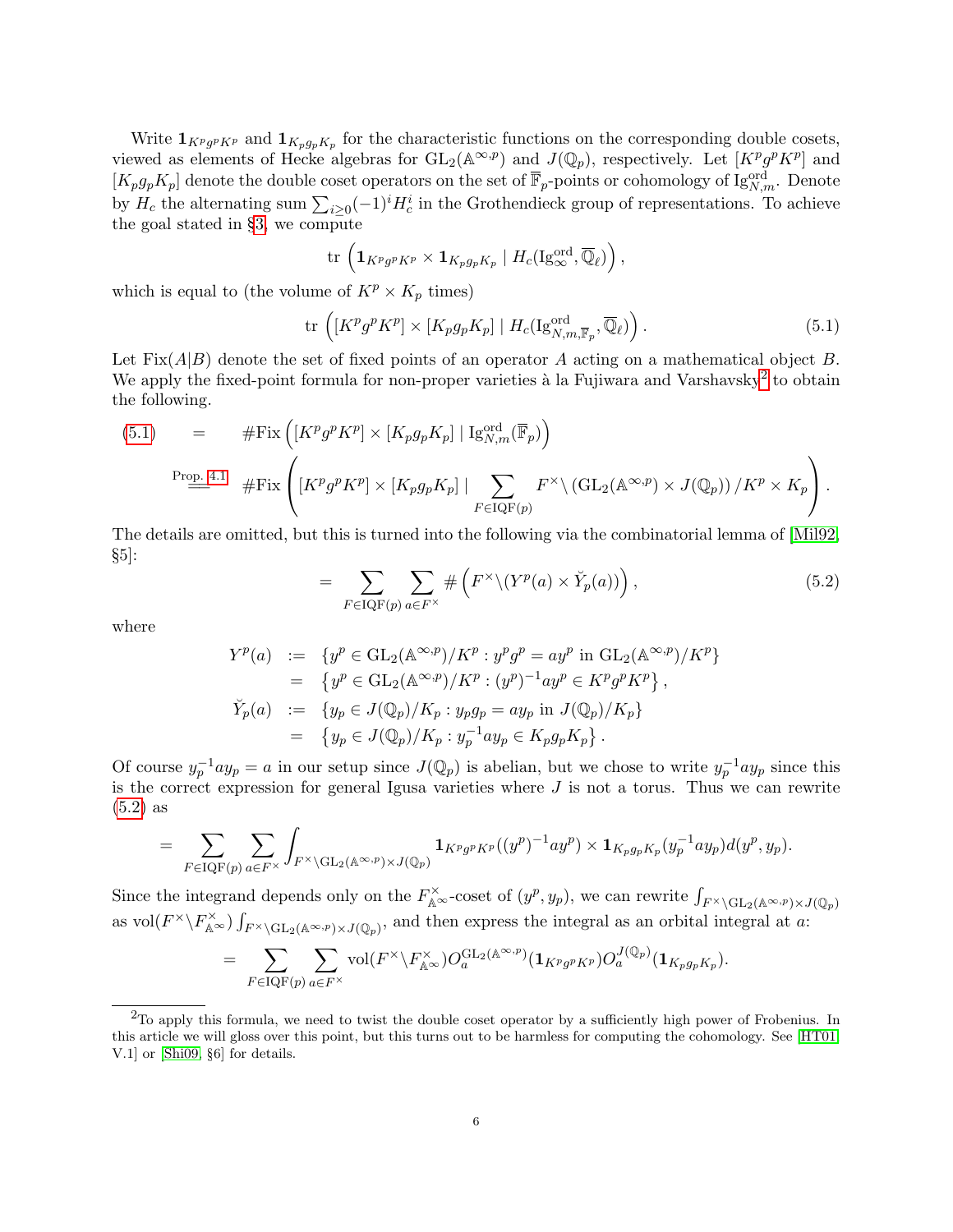Now we reparametrize the pairs  $(F, a)$  in the sum. We will view  $J(\mathbb{Q}_p) = GL_1(\mathbb{Q}_p) \times GL_1(\mathbb{Q}_p)$ as the diagonal subgroup of  $GL_2(\mathbb{Q}_p)$  below. Recall that an element  $\gamma_0 \in GL_2(\mathbb{Q})$  is said to be R-elliptic if  $\gamma_0$  is either central or has imaginary eigenvalues. We use the symbol ~ to designate the conjugacy relation. Then

Lemma 5.1. There is a natural bijection between the following two sets:

- (i)  $\{(F, a) : F \in \text{IQF}(p), a \in F^{\times}, \text{ s.t. } a \text{ is conjugate to an acceptable element of } J(\mathbb{Q}_p)\}\,$
- (ii)  $\mathscr{C} := \{(\gamma_0, \delta) : \gamma_0 \in \text{GL}_2(\mathbb{Q})/\sim \mathbb{R} \text{-elliptic}, \delta \in J(\mathbb{Q}_p)/\sim \text{acceptable}\},\$

given as follows. For each pair  $(F, a)$ , write  $a = (a_1, a_2) \in F_{\mathbb{Q}_p}^{\times} \cong \mathbb{Q}_p^{\times} \times \mathbb{Q}_p^{\times}$ ; then  $v_p(a_1) \neq v_p(a_2)$  by the condition on a. The pair is sent to  $(a, \delta)$ , where  $\delta = (a_1, a_2)$  if  $v_p(a_1) > v_p(a_2)$ , and  $\delta = (a_2, a_1)$ otherwise.

*Proof.* Left as an exercise.  $\square$ 

We apply the lemma to the preceding formula to obtain

$$
(5.1) = \sum_{(\gamma_0,\delta) \in \mathscr{C}} \mathrm{vol}(F^\times \backslash F_{\mathbb{A}^\infty}^\times) O_{\gamma_0}^{\mathrm{GL}_2(\mathbb{A}^{\infty,p})}(\mathbf{1}_{K^p g^p K^p}) O_{\delta}^{J(\mathbb{Q}_p)}(\mathbf{1}_{K_p g_p K_p}).
$$

As we can take finite linear combinations of test functions of the form  $1_{K^p g^p K^p}$  (resp.  $1_{K_p g_p K_p}$ ), we arrive at the following.

<span id="page-6-0"></span>**Theorem 5.2.** Let  $f^p \in C_c^{\infty}(\mathrm{GL}_2(\mathbb{A}^{\infty,p}))$ ,  $f'_p \in C_c^{\infty}(J(\mathbb{Q}_p))$ , and assume that  $f'_p$  is supported on acceptable elements. Then

$$
\text{tr}\,\left(f^p\times f'_p\mid H_c(\mathrm{Ig}_{\infty}^{\mathrm{ord}},\overline{\mathbb{Q}}_{\ell})\right)=\sum_{(\gamma_0,\delta)\in\mathscr{C}}\text{vol}(F^{\times}\backslash F^{\times}_{\mathbb{A}^{\infty}})O_{\gamma_0}^{\mathrm{GL}_2(\mathbb{A}^{\infty,p})}(f^p)O_{\delta}^{J(\mathbb{Q}_p)}(f'_p).
$$

## 6.  $\ell$ -adic cohomology of Igusa curves

To achieve the goal stated in §[3,](#page-1-2) the final step is to extract spectral information about the cohomology from the trace formula above. We need some input from the theory of automorphic forms. There are two key ingredients, local and global, which we state without proofs but include references. We fix an isomorphism  $\iota : \overline{\mathbb{Q}}_{\ell} \cong \mathbb{C}$  to identify  $\overline{\mathbb{Q}}_{\ell}$  and  $\mathbb{C}$  coefficients of representations.

(Local) There exists a "transfer" from  $f'_p \in C_c^{\infty}(J(\mathbb{Q}_p))$ , supported on acceptable elements, to  $f_p \in C_c^{\infty}(\text{GL}_2(\mathbb{Q}_p))$  such that for every semisimple element  $\gamma \in \text{GL}_2(\mathbb{Q}_p)$ ,

<span id="page-6-1"></span>
$$
O_{\gamma}^{\mathrm{GL}_2(\mathbb{Q}_p)}(f_p) = \begin{cases} O_{\delta}^{J(\mathbb{Q}_p)}(f'_p), & \text{if } \exists \text{ acceptable } \delta \in J(\mathbb{Q}_p) \text{ s.t. } \delta \sim \gamma, \\ 0, & \text{otherwise.} \end{cases}
$$
(6.1)

Moreover a character identity is satisfied by  $f'_p$  and  $f_p$ :

<span id="page-6-2"></span>
$$
\operatorname{tr} \pi_p(f_p) = \operatorname{tr} (J_{N^{\rm op}}(\pi_p) \otimes \delta_P^{1/2}(\mathbb{Q}_p)) (f'_p), \quad \forall \pi_p \text{ : irred. adm. representation of } GL_2(\mathbb{Q}_p), \qquad (6.2)
$$

where P is the upper triangular Borel subgroup of  $GL_2$ ,  $N^{op}$  is the unipotent radical of the opposite parabolic of P,  $\delta_{P(\mathbb{Q}_p)}$  is the modulus character on  $P(\mathbb{Q}_p)$ , and  $J_{N^{\rm op}}$  is the normalized Jacquet module relative to  $\widetilde{N}^{\text{op}}$  from representations of  $\text{GL}_2(\mathbb{Q}_p)$  to those of  $J(\mathbb{Q}_p)$ . We remark that [\[Shi10,](#page-10-3) Lem. 3.9 proves this local fact in a more general setup. (See the proof of [\[KS,](#page-9-5) Lem. 3.1.2] for a small correction to the statement and proof of  $[Shi10, Lem. 3.9].$  $[Shi10, Lem. 3.9].$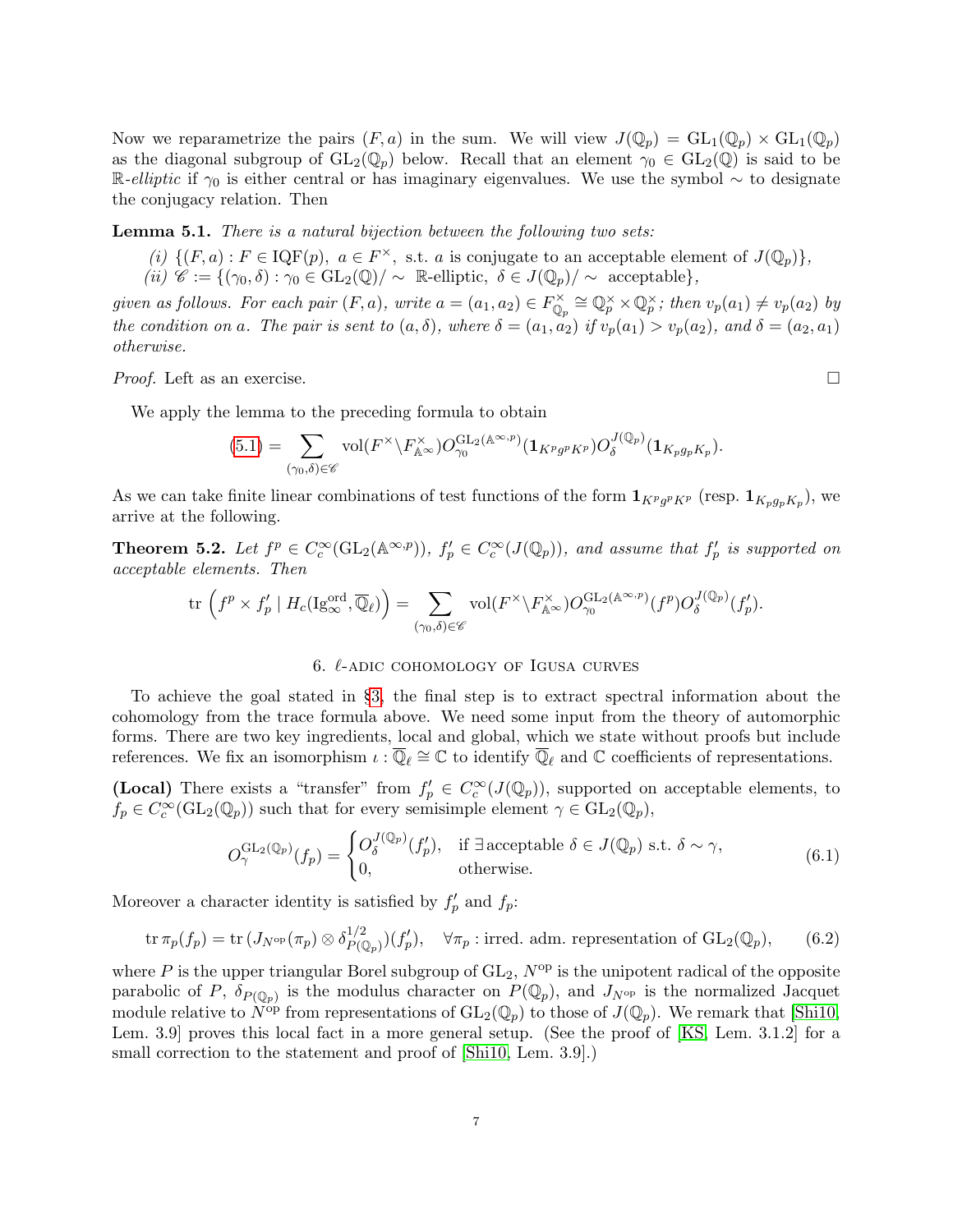(Global) There exists an Euler-Poincaré function  $f_{\infty} \in C_c^{\infty}(\text{GL}_2(\mathbb{R})/\mathbb{R}_{>0}^{\times})$ , which encodes the "weight 2 condition" for classical modular forms in the following sense: for each irreducible unitary representation  $\pi_{\infty}$  of  $GL_2(\mathbb{R})$  whose central character is trivial on  $\mathbb{R}_{>0}^{\times}$ ,

<span id="page-7-1"></span>
$$
\operatorname{tr}\pi_{\infty}(f_{\infty}) = \begin{cases}\n-1, & \text{if } \pi_{\infty} \text{ is the weight 2 discrete series representation,} \\
1, & \text{if } \pi_{\infty} = \chi \circ \det \text{ for } \chi = \mathbf{1} \text{ or } \chi = \operatorname{sgn}, \\
0, & \text{otherwise.} \n\end{cases}
$$
\n(6.3)

Here we have written sgn for the sign character on  $\mathbb{R}^{\times}$ . Moreover, a simiple trace formula of the following form holds:

<span id="page-7-0"></span>
$$
\text{tr}\left(f^p f_p f_\infty | L^2_{\text{disc}}(\text{GL}_2(\mathbb{Q}) \backslash \text{GL}_2(\mathbb{A})/\mathbb{R}_{>0}^\times)\right) \tag{6.4}
$$
\n
$$
= \sum_{\substack{\gamma \in \text{GL}_2(\mathbb{Q})/\sim \\ \mathbb{R}\text{-elliptic}}} (\text{volume}) \cdot O_\gamma^{\text{GL}_2(\mathbb{A}^\infty)}(f^p f_p) + (\text{error terms}).
$$

When  $\gamma$  is noncentral so that it generates an imaginary quadratic field F over Q, the volume term is precisely vol $(F^{\times} \backslash F^{\times}_{A^{\infty}})$  that we saw before. (The existence of  $f_{\infty}$  and the simple trace formula are respectively due to Clozel–Delorme [\[CD85\]](#page-9-20) and Arthur [\[Art89\]](#page-9-21) in quite a general setup.)

Write  $\mathcal{A}_1(\text{GL}_2)$  for the set of 1-dimensional automorphic representations  $\pi$  of  $\text{GL}_2(\mathbb{A})$  such that  $\pi_{\infty} \in \{1, \text{sgn} \circ \det\}.$  By  $\mathcal{A}_{\text{wt2}}(\text{GL}_2)$  we denote the set of cuspidal automorphic representations  $\pi$  of  $GL_2(\mathbb{A})$  arising from weight 2 modular forms. By ()<sup>ss</sup>, we mean the semisimplification of a representation with respect to the given action.

**Theorem 6.1.** As  $GL_2(\mathbb{A}^{\infty,p}) \times J(\mathbb{Q}_p)$ -representations, we have:

$$
H_c^2(\mathrm{Ig}_{\infty}^{\mathrm{ord}}, \overline{\mathbb{Q}}_{\ell}) = \bigoplus_{\pi \in \mathcal{A}_1(\mathrm{GL}_2)} \pi^{\infty, p} \otimes (J_{N^{\mathrm{op}}}(\pi_p) \otimes \delta_{P(\mathbb{Q}_p)}^{1/2}),
$$
  
\n
$$
H_c^1(\mathrm{Ig}_{\infty}^{\mathrm{ord}}, \overline{\mathbb{Q}}_{\ell})^{\mathrm{ss}} = \bigoplus_{\pi \in \mathcal{A}_{\mathrm{wt}2}(\mathrm{GL}_2)} \pi^{\infty, p} \otimes (J_{N^{\mathrm{op}}}(\pi_p) \otimes \delta_{P(\mathbb{Q}_p)}^{1/2}) + (\text{error terms}),
$$
  
\n
$$
H_c^0(\mathrm{Ig}_{\infty}^{\mathrm{ord}}, \overline{\mathbb{Q}}_{\ell}) = 0.
$$

<span id="page-7-2"></span>Remark 6.2. One can think of  $\delta_{P(\mathbb{Q}_p)}^{1/2}$  as "raising weight by 1". So when  $\pi_p$  is tempered (thus so is  $J_{N^{op}}(\pi_p)$ , we expect  $J_{N^{op}}(\pi_p) \otimes \delta_{P(\mathbb{Q}_p)}^{1/2}$  to appear in  $H_c^1$  (except that  $H_c^i$  need not be pure of weight i due to non-properness). When dim  $\pi_p = 1$  (nontempered),  $J_{N^{op}}(\pi_p)$  is not unitary but has "weight 1", so  $J_{N^{op}}(\pi_p) \otimes \delta_{P(\mathbb{Q}_p)}^{1/2}$  is expected to contribute to  $H_c^2$ . To make the use of weight precise, the point is that  $\text{Ig}_{\infty}^{\text{ord}}$  is defined over  $\mathbb{F}_p$  (not just  $\overline{\mathbb{F}}_p$ ) and the geometric Frobenius action coincides with the action of  $(1, p) \in J(\mathbb{Q}_p)$ . Notice that indeed  $\delta_{P(\mathbb{Q}_p)}^{1/2}((1, p)) = p$ .

Remark 6.3. The error terms in  $H_c^1$  arise from spectral interpretation of the geometric error terms (on the proper Levi subgroup  $GL_1 \times GL_1$  of  $GL_2$ ) in [\(6.4\)](#page-7-0) as can be seen in the proof below. We invite the reader to explicitly describe the error terms in  $H_c^1$ .

Remark 6.4. The top-degree cohomology with compact support classsifies the set of irreducible components; in our setup, this coincides with the set of connected components by (formal) smoothnes. We leave it to the reader to notice the following: the description of  $H_c^2(\mathrm{Ig}_{\infty}^{\mathrm{ord}},\overline{\mathbb{Q}}_{\ell})$  implies that  $\pi_0(\mathrm{Ig}_{\infty}^{\mathrm{ord}})$  is in  $\mathrm{GL}_2(\mathbb{A}^{\infty,p}) \times J(\mathbb{Q}_p)$ -equivariant bijection with  $\pi_0(Y_{\mathbb{C}}) = \widehat{\mathbb{Z}}^{\times}$ , cf. [\(2.1\)](#page-1-3).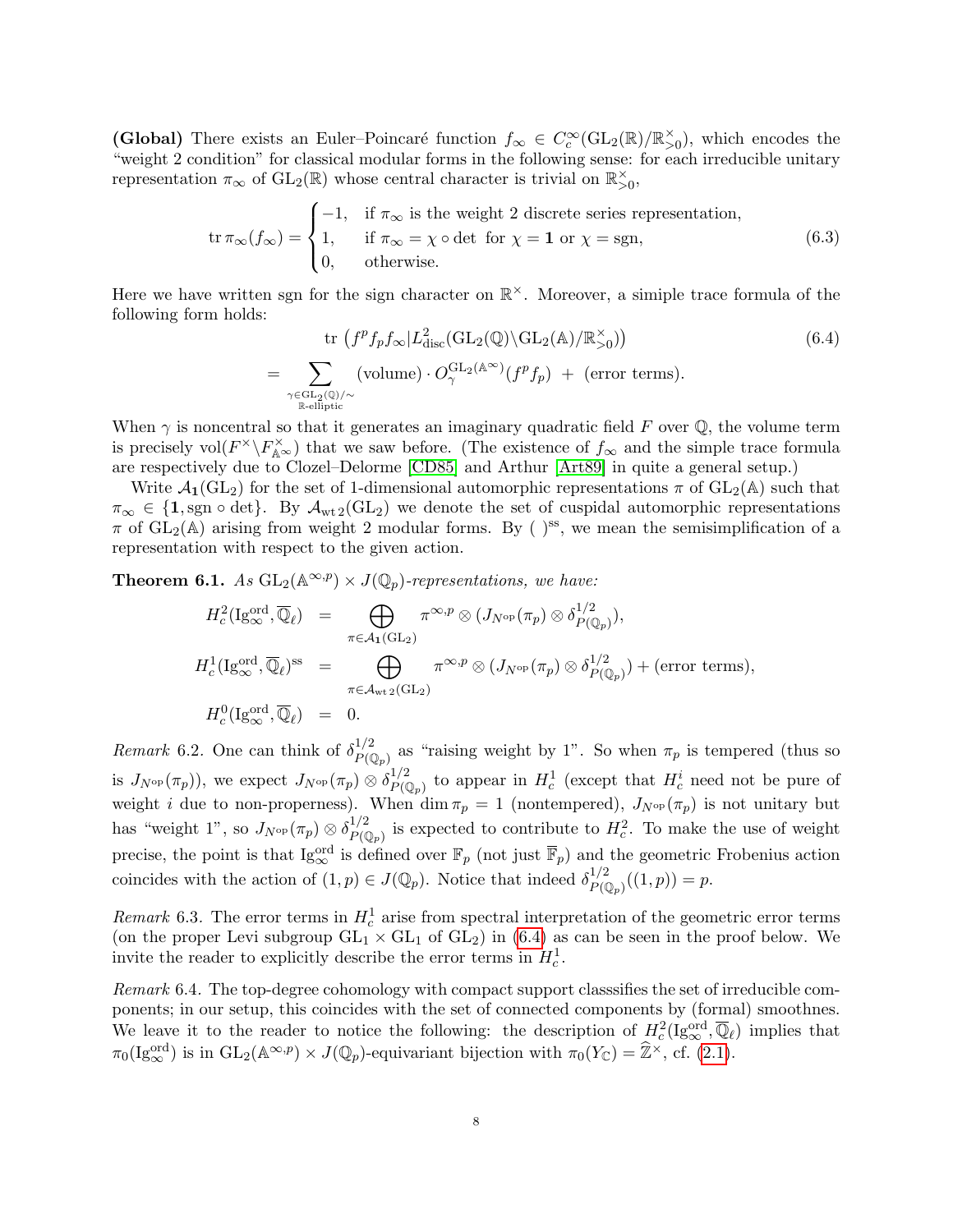*Proof.* Since  $\text{Ig}_{N,m}^{\text{ord}}$  is affine of dimension 1, we have  $H_c^i(\text{Ig}_{\infty}^{\text{ord}}, \overline{\mathbb{Q}}_{\ell}) = 0$  unless  $i \in \{1,2\}$ . To understand

$$
H_c^2(\mathrm{Ig}^{\mathrm{ord}}_\infty,\overline{\mathbb{Q}}_\ell)-H_c^1(\mathrm{Ig}^{\mathrm{ord}}_\infty,\overline{\mathbb{Q}}_\ell)
$$

in the Grothendieck group of admissible  $GL_2(\mathbb{A}^{\infty,p}) \times J(\mathbb{Q}_p)$ -representations, we rewrite the formula in Theorem [5.2](#page-6-0) in terms of automorphic representations.

tr 
$$
(f^p \times f'_p | H_c(\text{Ig}_{\infty}^{\text{ord}}, \overline{\mathbb{Q}}_{\ell}))
$$
  
\n
$$
= \sum_{(\gamma_0, \delta) \in \mathscr{C}} \text{vol}(F^{\times} \backslash F_{\mathbb{A}^{\infty}}^{\times}) O_{\gamma_0}^{\text{GL}_2(\mathbb{A}^{\infty}, p)}(f^p) O_{\delta}^{J(\mathbb{Q}_p)}(f'_p)
$$
\n
$$
\stackrel{\text{(6.1)}}{\longrightarrow} \sum_{\gamma_0 \in \text{GL}_2(\mathbb{Q})/\sim} \text{vol}(F^{\times} \backslash F_{\mathbb{A}^{\infty}}^{\times}) O_{\gamma_0}^{\text{GL}_2(\mathbb{A}^{\infty}, p)}(f^p) O_{\delta}^{\text{GL}_2(\mathbb{Q}_p)}(f_p)
$$
\n
$$
\stackrel{\text{(6.4)}}{\equiv}
$$
tr  $(f^p f_p f_{\infty} | L_{\text{disc}}^2(\text{GL}_2(\mathbb{Q}) \backslash \text{GL}_2(\mathbb{A})/\mathbb{R}_{>0}^{\times})) + (\text{error terms})$ \n
$$
\stackrel{\text{(6.2)}}{\equiv}
$$
tr  $(f^p f'_p f_{\infty} | J_{N^{op}}(L_{\text{disc}}^2(\text{GL}_2(\mathbb{Q}) \backslash \text{GL}_2(\mathbb{A})/\mathbb{R}_{>0}^{\times})) \otimes \delta_{P(\mathbb{Q}_p)}^{1/2}) + (\text{error terms})$ \n
$$
\stackrel{\text{(6.3)}}{\equiv}
$$
tr  $\begin{pmatrix} f^p f'_p | \sum_{\pi \in \mathcal{A}_1(\text{GL}_2)} \pi^{\infty, p} \otimes (J_{N^{op}}(\pi_p) \otimes \delta_{P(\mathbb{Q}_p)}^{1/2}) \end{pmatrix} - \text{tr} \begin{pmatrix} f^p f'_p | \sum_{\pi \in \mathcal{A}_{\text{wt}}_2(\text{GL}_2)} \pi^{\infty, p} \otimes (J_{N^{op}}(\pi_p) \otimes \delta_{P(\mathbb{Q}_p)}^{1/2}) \end{pmatrix} + (\text{error terms})$ 

At this point, we can remove the assumption that  $f'_p$  is supported on acceptable elements. Indeed, [\[Shi09,](#page-9-7) Lem. 6.4] tells us that the trace identity between the first and last expressions in the displayed formula above holds for all  $f_p^p$  and all  $f_p'$ . Therefore, we have the identity in the Grothendieck group

<span id="page-8-0"></span>
$$
H_c^2(\mathrm{Ig}_{\infty}^{\mathrm{ord}}, \overline{\mathbb{Q}}_{\ell}) - H_c^1(\mathrm{Ig}_{\infty}^{\mathrm{ord}}, \overline{\mathbb{Q}}_{\ell})
$$
\n(6.5)

$$
= \sum_{\pi \in \mathcal{A}_{\mathbf{1}}(\mathrm{GL}_2)} \pi^{\infty, p} \otimes (J_{N^{\mathrm{op}}}(\pi_p) \otimes \delta_P^{1/2}(\mathbb{Q}_p)) - \sum_{\pi \in \mathcal{A}_{\mathrm{wt}\mathbf{2}}(\mathrm{GL}_2)} \pi^{\infty, p} \otimes (J_{N^{\mathrm{op}}}(\pi_p) \otimes \delta_P^{1/2}(\mathbb{Q}_p)) + \text{ (error terms)}.
$$

To separate  $H_c^2$  from  $H_c^1$ , the basic idea is that there is no cancellation between  $H_c^2$  and  $H_c^1$  since the geometric Frobenius action (encoded by  $(1, p) \in J(\mathbb{Q}_p)$ ; see Remark [6.2\)](#page-7-2) has weight=2 in  $H_c^2$ and weight $\leq 1$  in  $H_c^1$ . There are at least a couple of ways to proceed.

- (i) Show that the geometric Frobenius action has weight=2 in the first summation and  $\langle 2 \rangle$ apart from it. (This method generalizes to study the top-degree  $H_c$ , or dually  $H<sup>0</sup>$ , of Igusa varieties in the Hodge-type setting, as carried out in [\[KS\]](#page-9-5).)
- (ii) Verify that everything in the error terms has the negative sign. (This is harder to generalize to higher dimensions when there are many cohomological degrees.)

Either way, we obtain

$$
H_c^2(\mathrm{Ig}_{\infty}^{\mathrm{ord}}, \overline{\mathbb{Q}}_{\ell}) = \sum_{\pi \in \mathcal{A}_1(\mathrm{GL}_2)} \pi^{\infty, p} \otimes (J_{N^{\mathrm{op}}}(\pi_p) \otimes \delta_{P(\mathbb{Q}_p)}^{1/2})
$$

in the Grothendieck group. Since distinct 1-dimensional representations of  $GL_2(\mathbb{A}^{\infty,p}) \times J(\mathbb{Q}_p)$ have no extensions between each other, we obtain the formula for  $H_c^2$  in the theorem. From this, we can compute  $H_c^1$  up to semisimplification from [\(6.5\)](#page-8-0).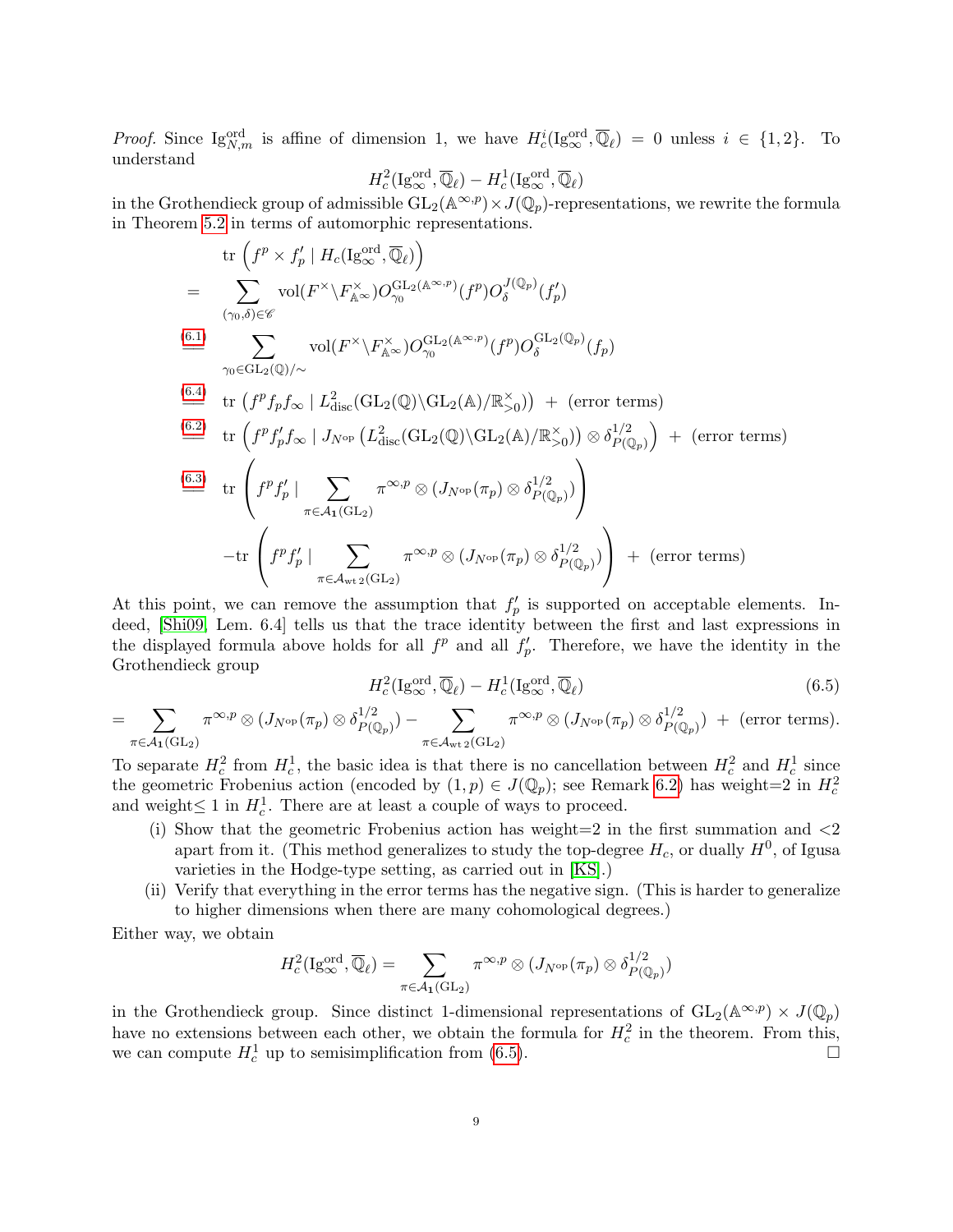Finally we remark that endoscopy complicates the whole computation when considering general Igusa varieties, just like endoscopy intervenes in the computation of cohomology of Shimura varieties. See [\[Shi20\]](#page-10-4) for an illustrative account of endoscopic calculation for Igusa varieties associated with certain unitary similitude groups. Endoscopy does not show up in the present artcile only because we are restricting to the  $GL_2$ -case.

#### **REFERENCES**

- <span id="page-9-21"></span>[Art89] James Arthur, The  $L^2$ -Lefschetz numbers of Hecke operators, Invent. Math. **97** (1989), no. 2, 257–290.
- <span id="page-9-6"></span>[BM] Alexander Bertoloni Meli, An averaging formula for the cohomology of PEL-type Rapoport–Zink spaces, <https://arxiv.org/abs/2102.10690>.
- <span id="page-9-13"></span>[BR94] Don Blasius and Jonathan D. Rogawski, Zeta functions of Shimura varieties, Motives (Seattle, WA, 1991), Proc. Sympos. Pure Math., vol. 55, Amer. Math. Soc., Providence, RI, 1994, pp. 525–571.
- <span id="page-9-20"></span>[CD85] L. Clozel and P. Delorme, Pseudo-coefficients et cohomologie des groupes de Lie réductifs réels, C. R. Acad. Sci. Paris Sér. I Math. **300** (1985), no. 12, 385–387.
- <span id="page-9-9"></span> $[Clog3]$  Laurent Clozel, Nombre de points des variétés de Shimura sur un corps fini (d'après R. Kottwitz), no. 216, 1993, Séminaire Bourbaki, Vol. 1992/93, pp. Exp. No. 766, 4, 121–149.
- <span id="page-9-18"></span>[CS] Ana Caraiani and Peter Scholze, On the generic part of the cohomology of non-compact unitary Shimura varieties, <https://arxiv.org/abs/1909.01898>.
- <span id="page-9-17"></span> $\left[\text{CS17}\right]$  , On the generic part of the cohomology of compact unitary Shimura varieties, Ann. of Math. (2) 186 (2017), no. 3, 649–766.
- <span id="page-9-14"></span>[GN09] Alain Genestier and Bao Châu Ngô, Lectures on Shimura varieties, Autour des motifs—Ecole d'été Franco-Asiatique de Géométrie Algébrique et de Théorie des Nombres/Asian-French Summer School on Algebraic Geometry and Number Theory. Volume I, Panor. Synthèses, vol. 29, Soc. Math. France, Paris, 2009, pp. 187– 236.
- <span id="page-9-3"></span>[Ham17] Paul Hamacher, The almost product structure of Newton strata in the deformation space of a Barsotti-Tate group with crystalline Tate tensors, Math. Z.  $287$  (2017), no. 3-4, 1255–1277.
- <span id="page-9-4"></span>[HK19] Paul Hamacher and Wansu Kim, l-adic étale cohomology of Shimura varieties of Hodge type with non-trivial coefficients, Math. Ann. 375 (2019), no. 3-4, 973–1044.
- <span id="page-9-16"></span>[HR17] X. He and M. Rapoport, Stratifications in the reduction of Shimura varieties, Manuscripta Math. 152 (2017), no. 3-4, 317–343.
- <span id="page-9-1"></span>[HT01] M. Harris and R. Taylor, The geometry and cohomology of some simple Shimura varieties, Annals of Mathematics Studies, vol. 151, Princeton University Press, Princeton, NJ, 2001, With an appendix by Vladimir G. Berkovich.
- <span id="page-9-5"></span><span id="page-9-0"></span>[Igu68] Jun-ichi Igusa, On the algebraic theory of elliptic modular functions, J. Math. Soc. Japan 20 (1968), 96–106. [KS] Arno Kret and Sug Woo Shin,  $H^0$  of Igusa varieties via automorphic forms, [https://arxiv.org/abs/2102.](https://arxiv.org/abs/2102.10690) [10690](https://arxiv.org/abs/2102.10690).
- <span id="page-9-11"></span>[Lan73] R. P. Langlands, *Modular forms and l-adic representations*, Modular functions of one variable, II (Proc. Internat. Summer School, Univ. Antwerp, Antwerp, 1972), 1973, pp. 361–500. Lecture Notes in Math., Vol. 349.
- <span id="page-9-12"></span>[Lan76] , Some contemporary problems with origins in the Jugendtraum, Mathematical developments arising from Hilbert problems (Proc. Sympos. Pure Math., Vol. XXVIII, Northern Illinois Univ., De Kalb, Ill., 1974), 1976, pp. 401–418.
- <span id="page-9-2"></span>[Man05] Elena Mantovan, On the cohomology of certain PEL-type Shimura varieties, Duke Math. J. 129 (2005), no. 3, 573–610.
- <span id="page-9-15"></span>[Man20] , The Newton stratification, Shimura Varieties, London Mathematical Society Lecture Note Series, vol. 457, Cambridge University Press, 2020, pp. 166–191.
- <span id="page-9-8"></span>[MC21] Sander Mack-Crane, Counting points on Igusa varieties of Hodge type, UC Berkeley PhD thesis, [https:](https://math.berkeley.edu/~sander/writing/mack-crane_thesis.pdf) [//math.berkeley.edu/~sander/writing/mack-crane\\_thesis.pdf](https://math.berkeley.edu/~sander/writing/mack-crane_thesis.pdf).
- <span id="page-9-19"></span>[Mil92] J. S. Milne, The points on a Shimura variety modulo a prime of good reduction, The zeta functions of Picard modular surfaces, Univ. Montréal, Montreal, QC, 1992, pp. 151–253.
- <span id="page-9-10"></span>[Sch11] Peter Scholze, The Langlands-Kottwitz approach for the modular curve, Int. Math. Res. Not. IMRN (2011), no. 15, 3368–3425.
- <span id="page-9-7"></span>[Shi09] Sug Woo Shin, Counting points on Igusa varieties, Duke Math. J. 146 (2009), no. 3, 509–568.